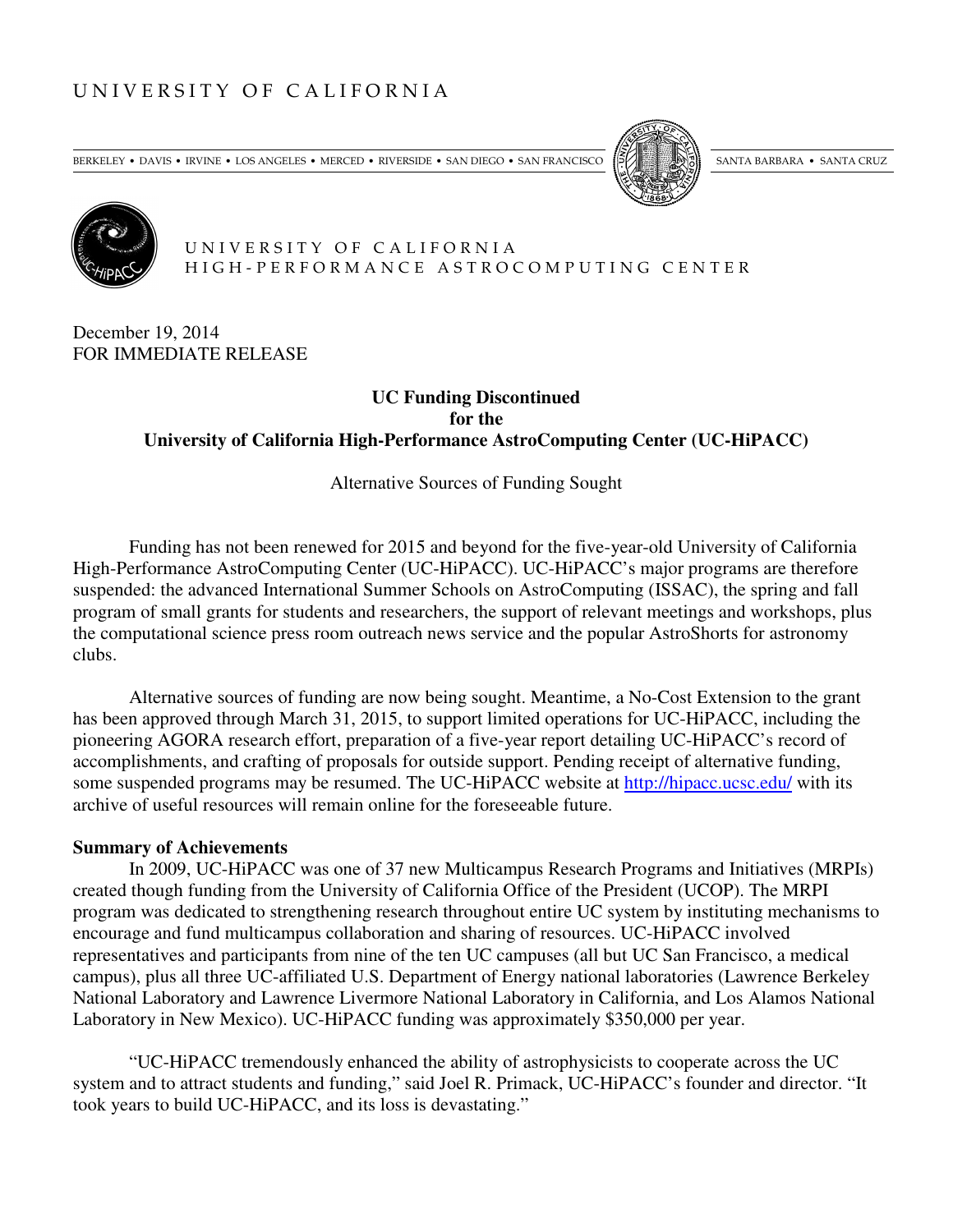In its five years of operation from 2010 through 2014, UC-HiPACC

- *Founded and ran five advanced International Summer Schools on AstroComputing (ISSAC)*. The ISSACs each had a different computational astrophysics topic, and the morning lectures were supplemented by afternoon hands-on sessions for students to gain practical experience using relevant codes on a major supercomputer. Altogether, in the five ISSACs leading astrophysicists from around the world taught and coached more than 200 graduate students and postdocs at four different venues (UCB, LBNL, UCSC, UCSD). Support from UC-HiPACC included tuition, all housing, some meals, and transportation for faculty and students, with additional funding from NSF and DOE. Slides and videos of all ISSAC lectures are on the UC-HiPACC website.
- *Created the international AGORA (Assembling Galaxies of Resolved Anatomy) collaboration*, a major research initiative launched in 2012, which now has over 115 members from 8 countries. Reproducibility is fundamental to scientific research. Thus, AGORA is comparing how 10 leading simulation codes model the evolution of galaxies at high resolution, starting with the same physical assumptions and analyzing all the simulation outputs the same way, to compare the results with each other and with real galaxies in the universe. AGORA support from UC-HiPACC included major working meetings in 2012, 2013, and 2014; remote access for ongoing monthly progress meetings and impromptu working sessions through a web conferencing platform; several development workshops for the analysis codes; and sponsorship of a visualization laboratory to develop powerful new methods that will be widely used in astrophysics and beyond.
- *Cosponsored 10 conferences at UC campuses on aspects of computational astrophysics, each involving 50 to 120 leading astrophysics researchers from around the world*. UC-HiPACC also provided staff support for a three-week Institute for the Philosophy of Cosmology. Videos and slides from talks at all 11 meetings as well as photos of speakers and participants are archived on the UC-HiPACC website.
- *Awarded 43 small grants totaling \$165,000 to researchers at eight UC campuses and all three DOE labs.* The small grants encouraged multicampus collaborations by offering support for activities not normally covered under federal grants, such as mini-conferences and travel between campuses or labs to do research. Small grants also supported undergraduate research projects in computational astronomy, and offered matching funds for computational equipment.
- *Published half a dozen feature articles on computational astrophysics research in major science magazines and assisted in the preparation of major planetarium shows, plus conducted other education and outreach.* Two of the articles—both for *Sky & Telescope* (July 2012 and June 2014)*—*were magazine cover stories. Major planetariums that benefitted included Adler in Chicago, Hayden in New York City, and Morrison in San Francisco.
- *Sponsored the first journalism boot camp ever held on computational astrophysics, and the first on astronomy ever held on the West Coast.* With the theme of "From Planets to Cosmos," the three-day intensive boot camp of lectures and field trips attracted 20 of the world's top science journalists in all media whose publications and programs reach as estimated 10 million readers and viewers. At least 10 feature publications and programs resulted on research in computational astronomy.
- *Created the monthly series of 600-word AstroShort short features on current UC/DOE lab research in computational astrophysics.* Modeled on the successful series of NASA Space Place stories, AstroShorts were intended for reproduction in astronomical society newsletters, newspapers, websites,